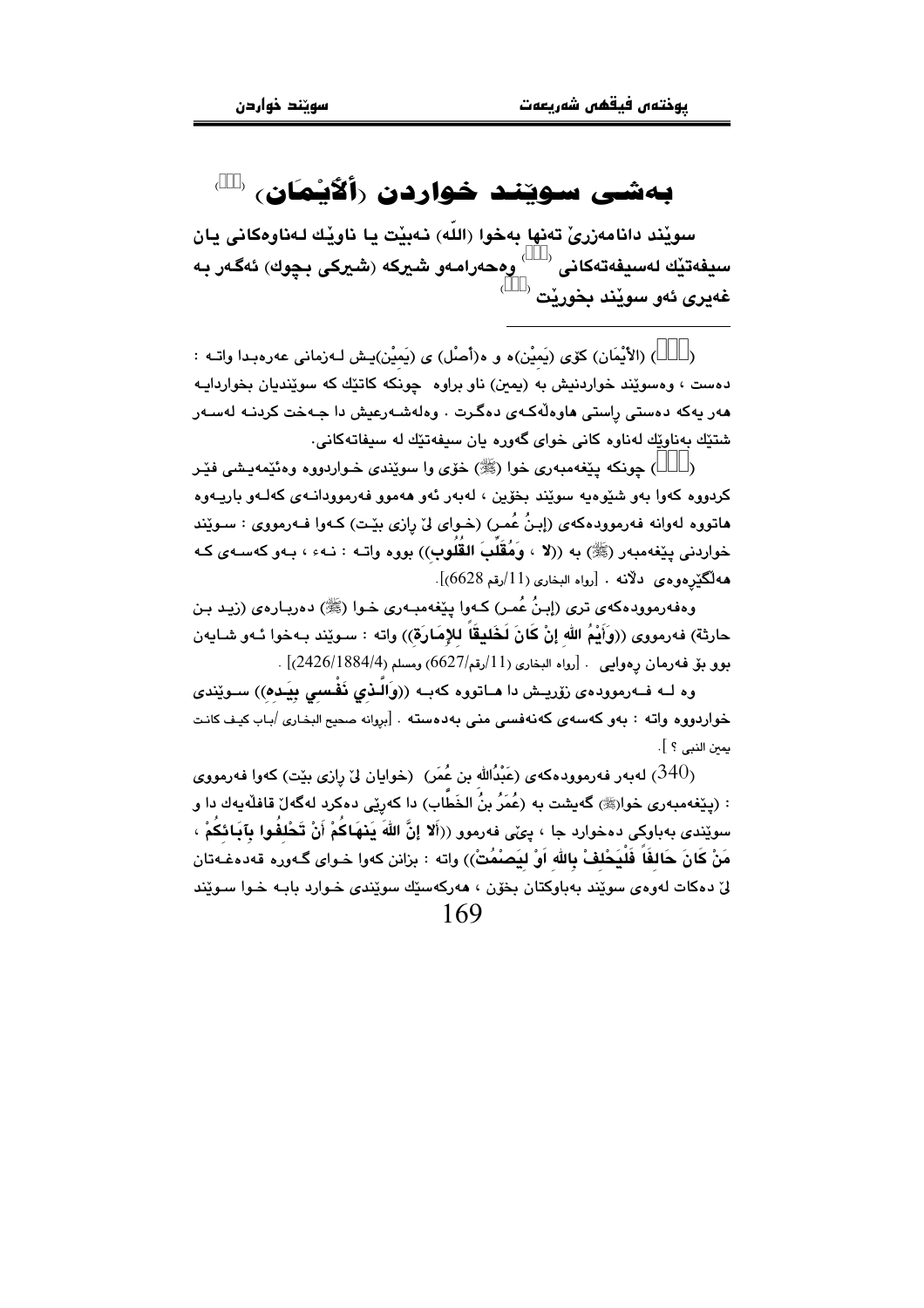$\overline{a}$ 

بخوات بيان بـيٌ دهنگ بـێت .[رواه البخارى (11/رقـم6646) ومـسلم 1646/1276/3) وابـو داود (3/رقـم 3249) والترمذي (1573/45/3) وغيرهم].

وهفهرموودهکهي (أَبُو هُرَيِرَة) (خواي ليْ رِازِي بِيْت ) کـهوا پِيْغهمبـهري خـوا (ﷺ) فهرمووى ((لاَتَحْلِفُوا إِلَىا بِاللهِ وَلاَتَحْلِفُوا إِلاّ وَانْتُمْ صَادقُونَ)) واتـه : سـويْند مـهخوّن ئيللا بەخوا نـەبێت ، وەسـوێندىش مـەخۆن ئـيللا بەراسـتەوە نـەبێت . [رواه ابـو داود (3/رقـم 3268) والنـسائي (5/7/رقـم 3769) وغيرهمـا وهـو حـديث صـحيح بروانــه الارواء (2698) وصـحيح الجـامع  $(3529)$ وصحيح النسائي (3529)  $(7249)$ 

وهلهبهر فهرموودهکهي (إبنُ عُمر) (خوايان ليّ رازي بيّت) کهوا پيّغهمبهري خـوا (ﷺ) فهرمووى ((مَنْ حَلَفَ بِغَيْرِاللهِ فَقَدْ كَفَرَ)) . واته : ههر كهسـێك سـوێند بـه (غَيْـر)ى خـوا بخـوات ئــهوه كـوفرى كـردووه .[رواه ابـو داود (3/رقـم 3251) الترمـذي (110/4/1535) والحـاكم في المستدرك (52/1) ورواه احمد (24/2) بلفظ ((فَقَدْ أَنْشُرَكَ)) واتـه: ئــهوه شـــيركمى كــردووه ، و فــى لفظ الترمذي (1 $10/4$ 1535) والحاكم (297/4) ((**فَقَدْ كَفَرَ وَأَنشْرِكَ**)) وهو صحيح بروانــه الأرواء (2561) والسلسلة الصحيحة (2042) الجامع (6204)].

## -

يهکهم : مەندىٰ کەس دەلْيٚن دروستە سوێند خـواردن بەکەسـێکى تـر جگـه لـﻪخوا چونکه خوای گەوره لەقورئاندا سوێندی بەخۆرو مـانگ و …. هتـد لەدروسـت کراوهکـانی خواردوه و پێغهمبـهريش (ﷺ) لهفـهرموودهى كـابراى دهشـتهكى (الأعْرَابـي) دا فــهرمووى :((أَفْلَـحَ وَأَبِيْـهِ إِنْ صَـدَقَ)) واتــه : سـوێند بـهباوكى سـهرفراز بـوه ئهگـهر راسـت بكـات.  $(1)_2$ درێژه $\,$ ی دٌهم فه $\,$ رموو دهیه  $\,$ رواه البخاری ( $1\rangle$ رقم 46) وابو داود ( $1\rangle$ رقم 391) والنسائي (2 $26/1$ ) ومالـك (94/175/1) واحمد (1629/1) ومسسلم (1/40/1)] .بسمه بيّ (وأبيسه) بسمه لاّم تسمنها لسمه رِيوايـه-تێکی(مُـسْلم) دا بـهو (لَفـظ) ی پێـشوو هــاتووه ، جـا منــيش لــهوهلاّم دا دهلْـێم : ﻪﺑﺎﺭﻩﻯ ﺋﻪﻭﻩﻭﻩ ﻛﻪﺧﻮﺍﻯ ﮔﻪﻭﺭﻩ ﺳﻮﻳّﻨﺪ ﺑﻪﺩﺭﻭﺳﺖ ﻛﺮﺍﻭﻩﻛﺎﻧﻰ ﺩﻩﺧﻮﺍﺕ ﺋﻴﻤـﺎﻣﻰ (اﻟـﺸُّﻐْﺑﻲ) J دهفهرمویٰ : بهدیهپیْنهر (الخَالق) سـوپْند بـهو دروستکراوانهی دهخـوات کـهخوّی ویـستی ﻪﺳـﻪﺭێﺘﻰ ، ﻭﻩﺑـﻪﺩﻳﻬﻴٚﻨﺮﺍﻭﻳﺶ (ﺍﻟﻤَﺨْﻠُﻮﻕ) ﺳـﻮێﻨﺪ ﻧـﺎﺧﻮﺍﺕ ﺗـﻪﻧﻬﺎ ﺑـﻪ ﺑﻪﺩﻳﻬﻴٚﻨـﻪﺭ (الخَـﺎﻟﻖ) J نهبيّت بروانه [فتح البارى شرح حديث رقم (646ه)] بۆيە ئَيّمه نابيّت لاسـايى بەديهيّنــه(رالخَـالق) بکهینهوه . وهئهوهی کهوا لهڕیوایه تێکی ئیمامی (مُسلم) دا هاتووه کهوا پێغهمبهری خـوا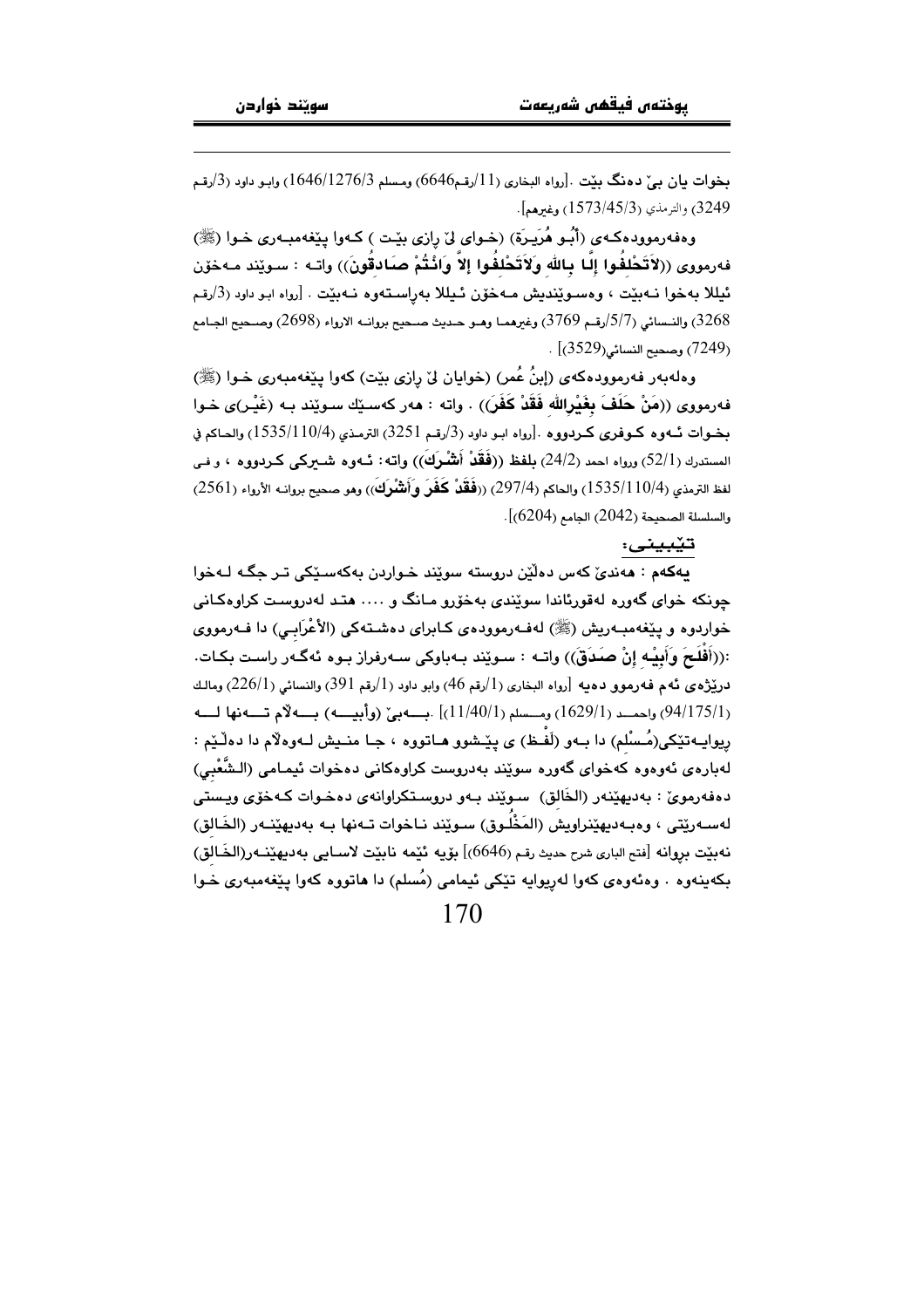(ﷺ) سويندي بيهباوكي كباراي دهشتهكي خواردووه ٠ ههندتك لـهزانابان دهفـهرموون (أَصِبْل)ەن ئـهو (لَفَـظ) ي ئيمـامي (مُـسلم) راويـهكان (تَـصْحيف) يـان كـردووه – واتــه : لەكاتىنوسىنەوەدا بەھەلە نوسراوە (وأبيه) ، جونكە شىئوەي نوسىنى (واللـە) و(وأبيـە) لەبەكــەوە نزيكــە ، بۆيــە لێيــان گــۆراوە(واللــە) بــان كرېۆتــە( وأبيــە) – جــونكە لەريوايەتەكانىتردا بە (لَفْظ)ى ((أَفلحَ وَالله إنْ صَدَق)) ھـاتوە ، وەھەنـدێكىتر لـەزانايان دهفهرموون ئهگەر مەتا ئەم ريوايەتە (صحيح) يش بيّت ئەوە ، لەيێش دا بىووە كەمێشتا قەدەغەي لىْ نەكراپور سويْند بە ( غَيْر) ي خوا بخوريْت بەلام لەياشان قەدەغەي لىْ كرا . (إِبنُ العَرَبِي المَالكي) دەفەرموێ : ((وَرُوِيَ أَنَّهُ (ﷺ) كَانَ يَحْلفُ بِأَبِيْـهِ حَتَّـى نُهـىَ عَنْ ذَلِكَ)) وه ئيمامي (السُّبُكي) دەفەرمويّ : زۆربەي (شَارح)ه كان لەسـەر ئـهم رايـەن ، جـا منيش دهلّيم : بييٌ گومان ئـهم رايـه راسـتهو هـيچ يێويـست بـهيێچ و يـهنا ناكـات وهفهرمووده ي قەدەغەكردنەكەي يېغەمبەرى خـوا (ﷺ) لـه (عمـر) كـەوا سـوێند بـەباوكى نهخوات ، بهلگهبهکی رون و ئاشکرابه کـهوا لـهیێش دا سـوێندبان بهشـتی تـر خـواردووه بهلّام ياش ئەوە قەدەغەي ليّ كراوە وەفەرموودەكەي (قَتَيْلَة ) ي خيّزاني ( جُهينة) (خواي ليٌ رازي بيّت) ئەمە زياتر روون دەكاتەوە كەولفەرمووى : كابرايەكى جوولەكە ھـات بـۆلاي يێغەمبەرى خـوا (ﷺ) ووتـى : ئێـوه (نـد) بريـاردەدەن و (شـرك) يـش دەكـەن دەڵـێن : ((مَاشَاءَ الله وَشَـنْتَ)) وهدهڵێن : ((وَالكَعْبَـة)) جـا پێفهمبـهري خـوا (ﷺ) پـاش ئـهوه فەرمانى كرد كەوا ئەگەر سوێنديان خوارد بِلّێن : ((وَرَبّ الكَعْبَة)) وەبلّێن : ((مَاشَاءَ اللّهُ لْثُمَّ شُفّْتَ)) [رواه النسائي(بروانه صحيح النسائي(3533)) والسلسلة الصحيحة للألباني (136)].

.<br>دو وهم : ههندٽك كهس ئهوره دوكهنه پيانوو پق ئهور*وي س*وٽند پهكهس<u>ٽ</u>كي تر چگـه له خوا بخوّن كهوا نهوهك سويّند بهخوا بهدروّوه بخوّن . وهيان ئايـهتي ﴿وَلَاتَجْعَلَـــوا اللَّه عُرْضَةَ لأَيْمَانكُمْ …﴾ (البقـره : 224) دەكەنــە بەلگــە ئێمـەش لــەوەلاميَان دا دەلٚێين : ڃاکترين وهلَّامي ئهم بيانووه بـيِّ هيْـزه ووتـهکـهي (عَيْـدُالله بـن ِمَـسْعُود)ه (خـواي ليّ رازي بيِّت) كِـ4وا دهفـ4رمويِّ : ((لأَنْ أَحلـفَ بَاللـه كَاذْبَـا أَحَبُّ إِلـيِّ منْ أَنْ أَحْلـفَ بِغَيْـره صَادقاً)) واته : ئەگەر سوێند بەخواوە بەدرۆ بخۆم پـێم خۆشـترە لـەوەى سـوێند بـە کهسێکیټر جگه له ئهو بخۆم بهراسـتهوه ٠ رهزای خـوا لــه (عَبْـدُالله) بێت بهراسـتی واپــه چونکه سوێند خواردن بهخوا بـهدرۆوه تاوانــه !!! بـهلاّم سـوێند خـواردن بهکهسـێکىتر بەراستیشەوہ شیرکە کەگەورەترین تاوانــه !!! ئــهم ووتـهـیــه لــه (إِبْـنَ عَبّــاس وإِبْـنَ عَمَـر) يـشهوه دهگيّزنـهوه (خوايـان ليّ رازي بيّـت) بروانـه [فتح البـاري شـرح حـديث رقـم (6646) ]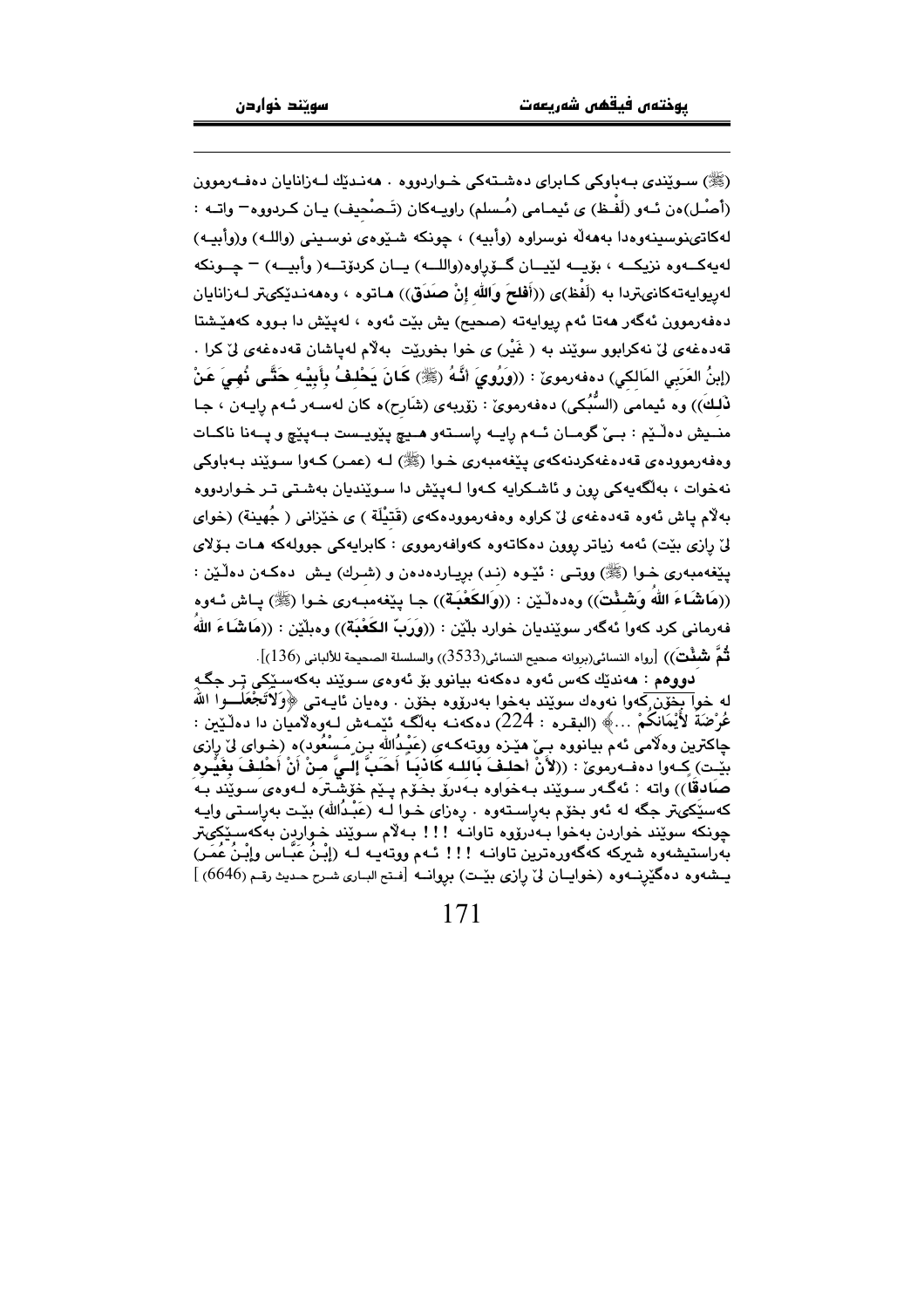وهزانابان جياوازن لـهوهدا ئهگـهر سويٽد بـخوات بهسويٽدي ميللـهتٽِکي تـر 

وهئايەتەكەش ئەو مانايەي نىيە كەھەندێك واي ليْ تىْگەيشتون: (ابنُ عبَّـاس) (خواپـان ليْ رازي بێت) لهتهفسيري دا دهفهرمويّ : سوێند خواردن بهخوا مهكهنـه بـهرگري كـهوا ئـيتر چـاکه نهکـهن بـهڵکو مـهرکاتێك سـوێندتان بـهخوا خـوارد کـه چـاکهيهك نهکـهن ئـهوه كەففارەتى سوێندەكەتان بدەن و چاكەكە بكەن (إبنُ كـثير) ئـهم تەفـسيرە لـه (مَـسْرُوق وشَعْبي وإبْرَاهِيْم النَّخْعي ومُجَاهد وطَاوُس وسَعيْدُ بنُ جُبَيْر وعَطَاء والزَّهْرى والحَسَن وقَتَـادَه و ومَقَاتــل والرّبيـْــمَ بــنَ أنّــس والــضّحّاك وعَطّــاء الـخرَاسَــاني والــسُدَي) يــهوه دهگێرِێتــهوه رهحمهتی خوا َلهههموویان بنّیت و رهزای خوایش له (إِبنُ عَبّاس) بنّیت بروانه [تفسیر آبن کـثیر . [266/1] تفسير هذه الآية .

لەبەر ئـەو فەرموودانـەى كەھەرەشـەى كـوفر لـەو كەسـە دەدەن كەسـوێند  $(341)$ بەسىوێندى مېللـﻪتێكى تـﺮ بـﺨـﻮﺍﺕ ﺟﮕـﻪ ﻟﻪﺋﭙـﺴﻼﻡ . ﻟﻪﻭﺍﻧـﻪ ﻓﻪﺭﻣﻮﻭﺩﻩﻛـﻪﻯ (ﺋَﺎﺑـﺖُ ﺑـﻦُ الضَّحَّاك) (خواي ليّ رازي بيّت) كـهوا فـهرمووي: يـيّغهمبـهري خـوا (ﷺ) فـهرمووي : ((مَنْ حَلَفَ بِملَّة سورَى الإِسْلام كَاذْبَاً مُتَعَمِّدَاً فَهُوَ كَمَا قَالَ)) واتـه : مەركەسـێك سـوێند بەميللـەتێكى تـر جگـه لـه ئيـسلام بخـوات و درۆپكـات و بـﻪدلْ ئەنقەسـتەوە ئـﻪوە وەكـو ، ووته كه ي وابيه [رواه مسلم (177/105/1) والبخاري (11/رقم 6652) وغيرهما] .

وهفهرموودهكهي (عَبْدُالله بنُ بُرَيْدَة عَنْ أَبِيْهِ) (خواي ليْ رِازي بيّت) كـهوا پيّغهمبـهري خوا (ﷺ) فەرمووى ((مَنْ قَالَ إِنِّي بَرِيءٌ مِنَ الإِسلام فإِنْ كَانَ كَادْبَاً فَهُوَ كَمَا قَالَ وَإِنْ كَانَ صِبَادِقَاً لَمْ يَعِدْ إِلَيْهِ الإِسْلَامُ سَالِمَاً)) وإنه : هەركەسێك بِلْيٌ : من يەرىم لەئىسلام — ئهگەر فلانەشت وابێت يان وانـهبێت — ئـهوه ئەگـهر درۆ بكـات ئـهوه وهكـو ئـهوه وايـه كەدەلێت وەئەگەر راستيش بكات ئەوە بەسەلامەتى ئىسلامى بۆ ناگەرێتەوە . [رواە ابو داود .<br>3/رقم(3258) والنسائي (7/6) وابن ماجه (1/679/1) (2100) وهو صحيح بروانه الارواء ] .

وهلهبهر فهرموودهكهي (أَبُو هُرَيْرَة) (خواي ليّ رازي بيّت) كهوا ييّغهمبهري خـوا (ﷺ) فهرمووى : ((مَنْ حَلَفَ مِنْكُمْ فَقَالَ في حلْفه : بِاللَّات ، فَلْيَقُلْ : لاإِلَـهَ إِلاَّ اللهُ ، وَمَنْ قَالَ لصاَحبِه : تَعَالَ أُقَامِرِكَ فَلْيَتَصَدَّقّ)) واتـه : مەركەسێك لـەئێوە ئەگـەر سـوێندى خوارد و لهسوێنهكهي دا ووتي : سوێند بێت بـه (الـلات) ئـهوه بـا بلّـيّ : ((لاإلَـهَ إلـاالله))  $172$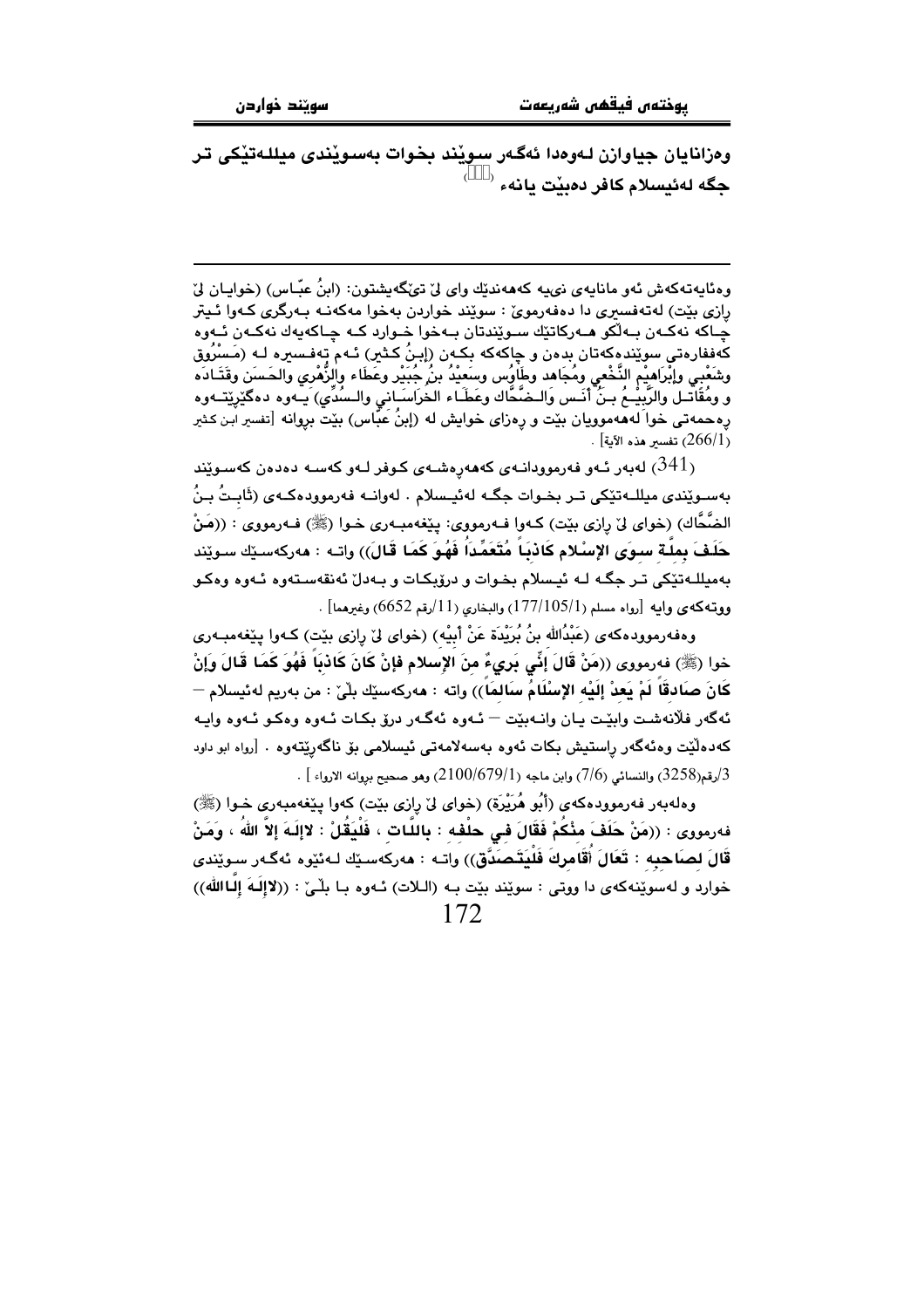وهههرکهسێك سوێِندى بۆ خورا به خوا با رازى بێت <sup>‹</sup> <sup>)</sup> ومسوٽند خواردن سيٰ جۆرە ∶−

يەكــەم : سـوێندى ســەر زمـان (يَمـينُ اللّغْـو) ئەوەيــە كـه بـه مەبەسـتى سـويْندەوە نـﻪوتريْت وەك بِلْـىْ : (والله) ىنـاخۆم ، نـا(والله) ى ناچـم ، ئـﻪم جۆرە ھيچى لەسەر نىيە . <sup>‹</sup>

وهههرکهسێك ئهگهر بههاوهڵهکهي ووت : بيّ قومارت لهگهلّ دا بکهم (يابامـهرج بکـهين)  $(3247, 3247)$ ، ئەورە باشتىنك بىيەخشىنىت ،  $[1647/1267/3)$ والنسائى (7/7)وابو داود (3/رقم 3247)

له بهر فه رمووده که ی (ابنُ عُمر) (خوابان لی رازی بیّت) کـهوا ییّغه مبـه ری (342) خوا (ﷺ) فەرمووى : ((لاَتَحْلفُوا بِآبَائِكُمْ ،مَنْ حَلَفَ بِالله فَلْيَصِنْدُق ، ، وَمَنْ حُلِفَ لَهُ بِالله فَليَرْضَ ، وَمَنْ لَمْ يَرْضَ بِالله فَلَيْسَ منَ اللهِ)) واتـه : بـهباوكتان سـوێند مـهخوّن مەركەسێك سوێندى بەخوا خوارد با راست بكات ، وەمەركەسێك سوێندى بۆ خورا بـەخوا بـارازي بيّـت ، وههەركەسـێك بـهخوا رازي نـهبيّت ئـهوه لهئيّمـه نىيـه . [رواه ابـن ماجـه .  $(1708)$  وهو صحيح بروانه صحيح ابن ماجه  $(1708)$  .

وهلهبهر فهرموودهكهي (أَبُو هُرَيْرَة) (خواي ليّ رازي بيّت) كهوا يـيّغهمبهري خـوا (ﷺ) فهرمووى : ((رَأَى عَيْسَى بُنُ مَرْيَمَ رَجُلَاً يَسْرِقُ فَقَالَ : أَسَرَقْتَ ؟ قَالَ : لاَ ، وَالَّذى لَـا إِلَهَ إِلاَّهُوَ فَقَالَ عِيْسَى : آمَنَتُ بِالله ، وكَذَبْتُ بَصِبَرِي)) واته : (عيسى) ي كوري (مريم) يپاوٽکي بيني دزي دهکرد جا فــهرمووي :ٽاپــه دزيـت کـرد ؟ ووتــي نــهءَ ، بــهو کهســهي کهکهس شايهني پهرستن تي په حگه لهو، جا (عيسي)بش فهرمووي باوهرم پـهخوا هێنـاو جاوم به درق خستهوه [رواه البخاري (6/رقم 3444) ومسلم (3/88/1838/4) وغيرهما] .

الله به الله على الله عليه الله عليه الله عليه الله عنه الله عليه الله عليه الله عليه الله عليه الله عليه الله كەدەفەرمويٌ ﴿لاَيُؤَاخِذُكُمُ اللّهُ بِاللُّغْوِ فِي أَيْمَانكُمْ ، وَلَكنْ يُؤَاخِذُكُمْ بِمَا كَسَبَتْ قُلُوبُكُمْ﴾ واته: خوای گەورە بەو جۆرە سويندە سەر زاريانە لێتـان ناگرێت ، بـەلکو بـەوەی لێتـان دەگرێت كەلەدلتانـەوە دەردەجـێت . وەلەسـورەتى (المائـدة :89) دا كـە دەفـەرمويّ : ﴿الْيُؤَاخِذُكُمُ اللَّهُ بِاللَّغْوِ فِي أَيْمَانِكُمْ وَلَكنْ بِمَا عَقَّدتُمُ الأَيْمَانِ﴾ وإتــه : خـوإي گــهوره بــهو سوێنده سەر زاریانە تان لێتان ناگرێت بەڵکو بەوەي کەلەدڵتانەوە گرێی دەدەن وەلەبـەر  $173$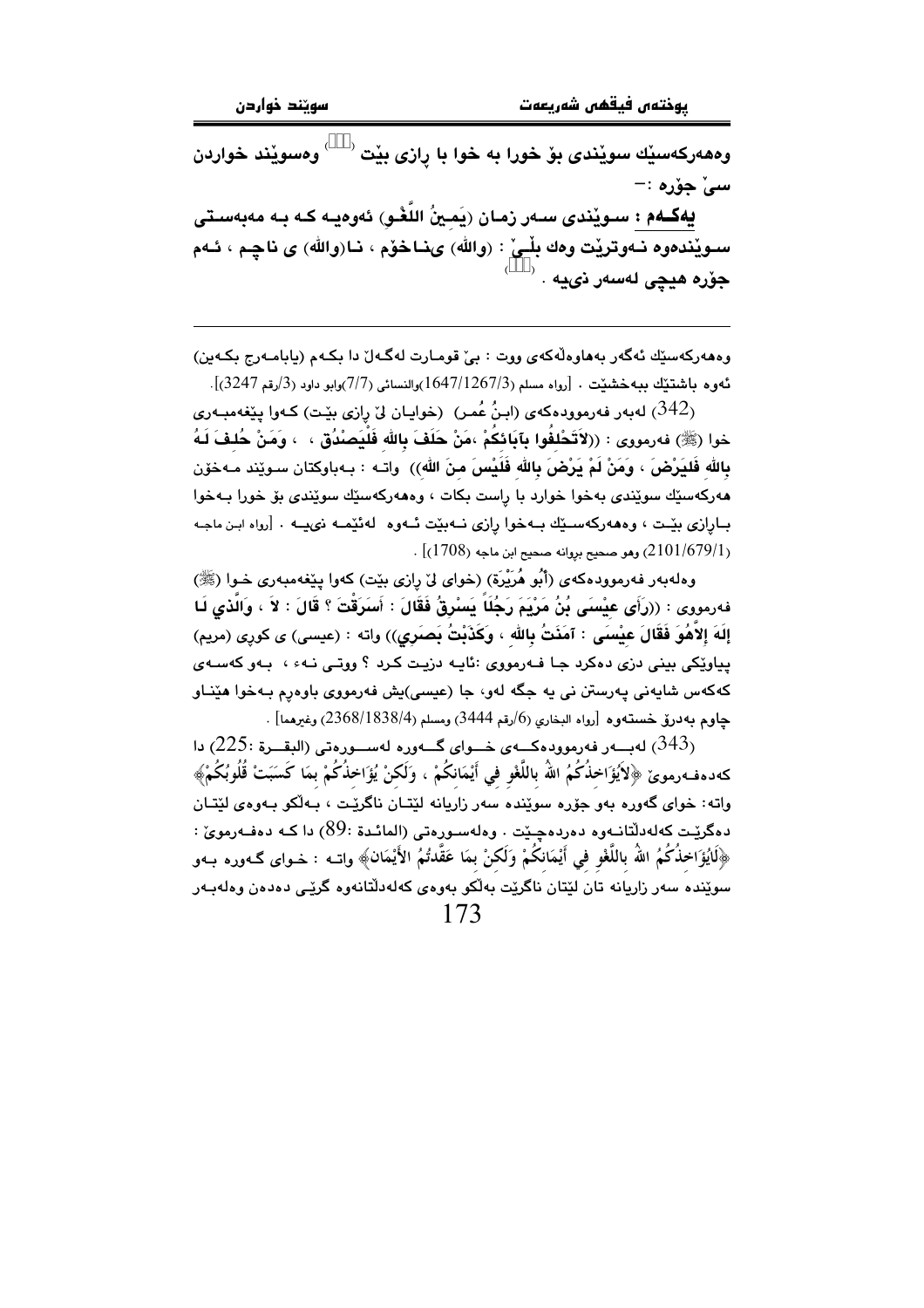دووم : سـوێندي دامـەزراو (بَمـينُ المُنْعَقـدَة): ئەوەبــە كەبەمەبەسـتى سيويْند لەدڵەرە سىويْند بخىوات ئىەم جىۆرە يا دەبيْت سىويْندەكەي بىەجىْ بهێنێت وهيــان دەبێـت ڪـەففارەتى ســوێند بــدات <sup>( \_\_\_</sup> جــا ئەگــەر بينــى سوێندهکەی بەجیْ بێنێت باشترە ئەوە سوێندەکەی بەجیْ بێنێت وەئەگەر بيني باشتر وايه بهجيّي نههيّنيّ ئهوه كهففارهتي بدات  $\langle \quad \rangle$  كهخواردني ده کهم دمست (نَقيْـر)ه لـهمام ناوهندي تـرين خـواردن کهدميداتـه کـهس و $\left(10\right)$ كـارى خـۆي يـان يۆشـاك بۆكردنيـان يـان ئـازادكردنى بەندەيـەك، ئەگـەر ئەمانەى نەتوانى ئەوەسى رۆژ رۆژوو بگريْت

فه رموودهکهی (عَائشَة) (خوای لیْ رِازی بنیت) کهوا فه رمووی ﴿لاَيُؤَاخِـــٰذُکُمُ اللَّهُ بِـــاللَّغْوِ﴾ لــــه باره ی ئــــه و قــــــــمـه وه دابــــه زی کـــه ده اُنیست : نــــه (والله ) (والله ) [رواه البخــاری  $\frac{1}{1}$ رقم(6665).

(344) لەيەر فەرموۋدەكەي خواي گەورە لەسورەتى (المائىدة :89) دا ﴿وَلَكِــنْ يُؤَاخِذُكُمْ بِمَا عَقَّدْتُمُ الأَيْمَانِ فَكَفَارَتُهُ﴾ كەلەيەراوێزى يێشوودا باسمان كرد .

بان الله عليه الله عنه الله عنه الله عنه الله عنه الله عنه الله عنه الله عنه الله عنه الله عنه الله عنه الله ع<br>والله عنه الله عنه الله عنه الله عنه الله عنه الله عنه الله عنه الله عنه الله عنه الله عنه الله عنه الله عنه (ﷺ) فەرمورى :((مَنْ حَلَفَ عَلَى يَميْنِ فَرَأَى غَيْرِهَا ـخَيْراً مِنْهَا فَلْيَأْتِ الَّـذِى هُـوَ خَيْـرٌ ، ولَيُكَفِّرْ عَنْ يَميْنه)) واته : مەركەسێَك ئەگەر سـوێندى خـوارد لەسـەر شـتێك جـابينى .<br>شتێِکىتر لەوە چاکترە ئەوە با ئەوە بکات کەچاکترە و کـەڧڧارەتى سـوێندەکە*ى* بـدات . [رواه مسلم (1650/1272/3) والترمذي (1569/43/3)].

ب الله عليه الله عليه الله عليه الله عليه الله عليه الله عليه الله عليه الله عليه الله عليه الله عليه الله علي<br>والله عليه الله عليه الله عليه الله عليه الله عليه الله عليه الله عليه الله عليه الله عليه الله عليه الله علي كەدەفەرموي﴿ لايُؤَاخِذُكُمُ اللّهُ باللَّغْو في أَيْمَانكُمْ وَلَكنْ يُؤَاخِذُكُمْ بِمَــا عَقَّـــا تُمُ الأَيْمَـــان فَكَفَّارَتُهُ إطْعَامُ عَشْرَة مَسَاكيْنَ مَنْ أَوْسَطَ مَاتُطْعِمُوْنَ أَهْليْكُمْ أَوْ كَسْوَتُهُمْ أَوْ تَحْريْرُ رَقَبَة فَمَنْ لَمْ يَجِدْ فَصِيَامُ ثَلَاثَة أَيَّام ذَلَكَ كَفَّارَةُ أَيْمَانَكُمْ إذًا حَلَفْتُمْ وَاحْفَظُوا أَيْمَانَكُمْ …﴾ واتــه : خـوا لٽتان ناگريٽ لهو سوينده سهر زاريانهتان بهلکو لهو سويندانهتان دهگريٽ کهلهدلتانـهوه گرٽي دودون جا کهففاروتهکهي خوارين داني دو $(10)$  کهم دوسته لهمام ناووندي تريني ئەو خواردنەي دەيدەنە كەس و كارتان يان يۆشاك بۆ كردنيان يان ئازادكردنى بەندەيەكە  $174$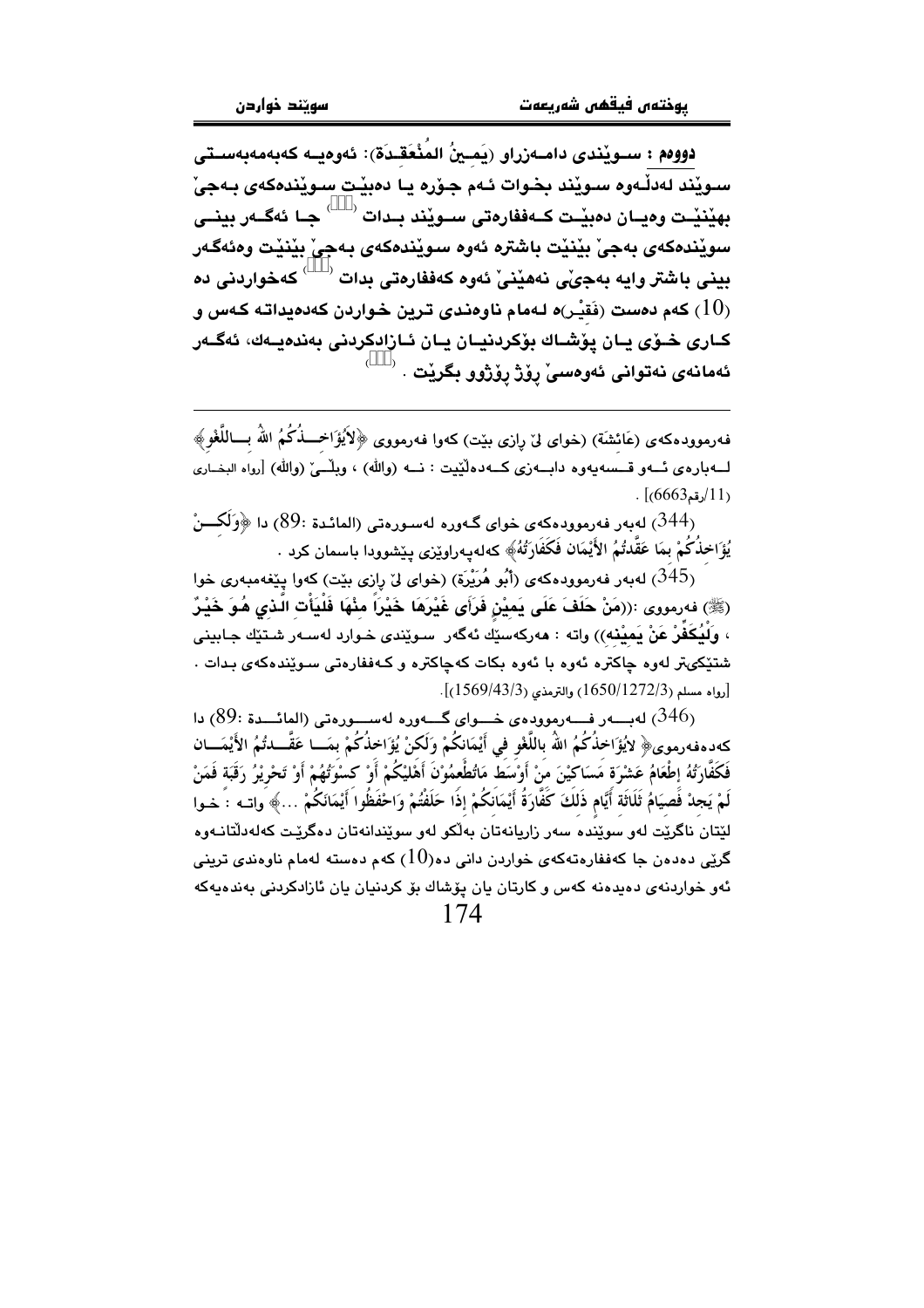سِيْلِيهِم : سوێندي درۆو فێل بِـوْ هەڵخەڵەتاندنى خـەڵكى (يَمينُ الغَمُـــوس) :ئەوەييە كەببەدرۆوە بخورێت بەمەبەستى ھەڵخەڵەتانىدنى بەرانبەر و ماف خواردنی و نایاکی کردن لهگهڵی داو ئهوه ییّی دموتریْت (غَمُوس) چونکه خاوهنهکهی قووت (شلّهپاندن)ی ناو تاوان دمکات پاشان قووتی ناو ئاگری دۆزەخ ي دەكات ، ئەميش پەكێكە لـە تاوانـە گـەورەكان وەكەففارەتيشى نىيـە

۔<br>حـا ئەگــەر كەســێك ئەمانــەى نــەبوو ئــەوە ســئ رۆژ رۆژوو بگريــت ئــەوە كــەففارەتى سويٽده کانتانه ۔ ئەگەر سويٽد بخۆن و بەجىؒ، نەھێنن – جا سويٽدى خۆتان بياريزن .

لەبسەر فەرموودەكسەي خسواي گسەورە لەسسورەتى (النحسل :94) دا $(94:$  دا $(347)$ كەدەفـەرمووێ : ﴿وَلَا تَتَّخذُوا أَيْمَانَكُمْ دَخَلَاً بَيْنَكُمْ فَتَزِلَّ قَدَمٌ بَعْدَ ثُبُوْتهَاوَتَذُوقُوا السُّوْءَ بمَا صَدَدْتُمْ عَنْ سَبَيْلِ الله وَلَكُمْ عَذَابٌ عَظِيْمٌ﴾ واتــه : ئــهو سـوێندانهتان كـهدهيخون بـو ئـهو كەسانەي يەيمانيان يې دەدەن مەيكەنە رێگايەك بۆ فێلْ لىْ كردن و ھەلْخەلەتاندنى ئەوان ۔<br>تاوہکو ئەوان لێتان ئەمىن بىن و ئێوەيش نيەتتان ييسە بەرانبەريان دوايى بەرھـﻪمى ئـﻪو خرايانەتان دەچێژن كەبەرگرى يے دەكەن لەرێگاى خوا ،وە بۆ ئێوە ھەپـە سىزاپەكى زۆر گەورە ـ ئە گـەر وابكـەن ـ. وەلـە بەرفەرموودەكـەي (عَبْدُالله بـن عَمْـرو) (خواپـان لىْ رازى بيّت) كەوا يـێغەمبەرى خوا (ﷺ) فەرمووى :((الكَبَائرُ : الإِشْرَاكُ بِالله وَعُقُوقُ الوَالدَيْنِ وَقَتْلُ النَّفْس ، وَاليَميْنُ الغَمُوْس)) واته : تاوانه گەورەكان ئەمانـەن : ھـاوەلْ برِيـاردان بۆ خوا بەگوێ نەكردنى دايك و باوك كوشتنى كەسىيك وەسىوپندى درۆو فيلل . [رواه البخارى  $(11)$ رقم 6675) والترمذي (303/4/5010) والنسائي (89/7)] .

وهفهرموودهكهي (أَبُـو هُرَيْـرة) (خـواي ليّ رازي بيّـت) كـهوا ييّغهمبـهري خـوا (ﷺ) فەرمورى ((خَمْسُ لَيْسَ لَهَا كَفَّارَةٌ : الشِّرْكُ بِالله عَزَّوَجَلّ ، وَقَتْلُ الذَّفْس بِغَيْرِ حَقٌّ ، أَوْ نَهْبُ المُؤْمِنِ أَوْ الفَرَارُ مِنَ الزَّحْفِ أَوْ يَمِينٌ صَابِرَةٌ يَقْتَطِعُ بِهَا مَالَـاً بِغَيْرِ حَقّ)) واته : پێنج تاوان هەپە كە ففارەتى نىيە : شەريك برياردان بۆ خوا وكوشتنى نەفسێك بە ناحەق وە رووت كردنەوەي موسىلّمانان وەراكىردن لەغـەزادا وەسـوێندێكى فێـلٚ و درۆ بـۆ 175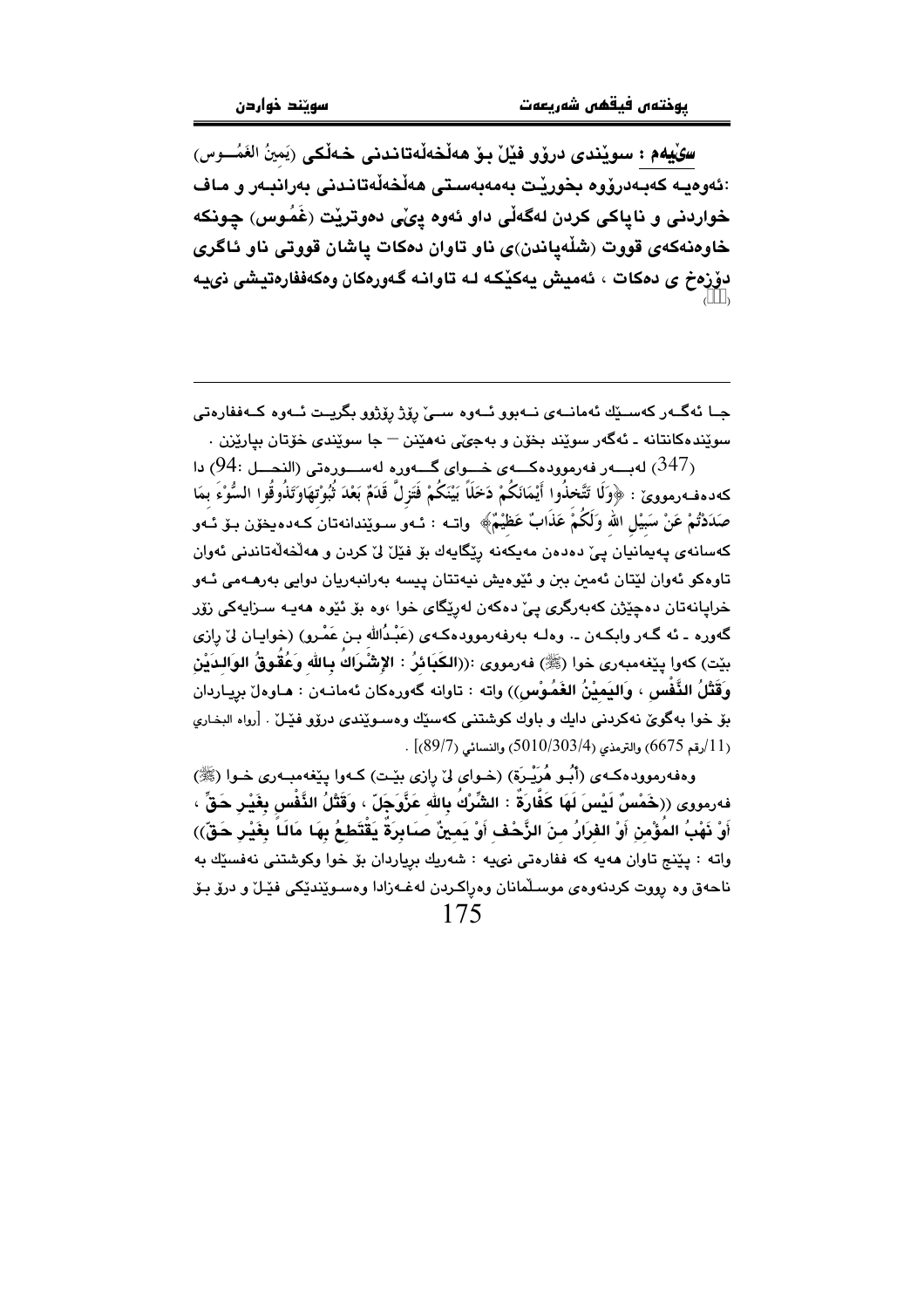وەدامەزراندنى سويْند يەيوەستە بەنيەتى سويْند خۆرەوە <sup>( )</sup> ئەمە ئەگەر خۆی سويْند بخوات ، بەلام ئەگەر كەسىيك سويىدى بدات ئەوە يەيوەست دەبيّـت بەنيــەتى ئەوكەســەوەكە ســويّندى دەدات <sup>‹ )</sup> وەئەگــەر كەســيّك سىويْند لەسەر شتيْك بخوات نـەيكات ياشـان لـەبيرى بـڃيْت يـان نـەزانيْت

ئەوەي مالّى موسىولْمانى بـﻪ ناھـﻪق يـێ بـﻐـﻮات .[رواه احمد (8/14/220) وھـﻮ صـﺤﻴﺢ ﺑﺮﻭاﻧـﻪ . صحيح الجامع (3247) والإرواء (1202)

(348) لهبـهر فهرموودهكـهى (عُمَـرُ بـنُ الخَطَّـابِ) (خـواي ليّ رازي بيّـت) كـهوا ينِفهمبهري خوا (ﷺ) فهرمووي :((إنَّهَا الأعْمَالُ بِالذِّيَّات)) واتـه : بهرِاسـتي كردهوهكـان هه مو و به ذي بيه ته ... . [رواه البخاري (1/رقم 1) ومسلم (1907/1515/3) .

جا مەركەسێك سوێندى لەسەر شتێك خوارد و شـتێكى تـرى لـەژێرەوە شـاردەوە ، نیەتەكەی لای خوای گـەورە دەژمێرێت نـەك قـسەكەی لەبـەر فەرموودەكـەی (سُـوَيِّدُ بـنُ حَنْظَلَة) (خواي ليّ رازي بيّت) فهرمووي : دهرچوين بوّ لاي پيّغهمبـهري خـوا (ﷺ) و (وائـلُ بنُ ڇڇُر) مان لهگهل دا پور ۽ ڇا دوڙمنٽکي گرتي ، ڇا ڪهلُکي نيهبانوٽرا سيوٽند پخون ۽ جا منيش سـوێندم خـوارد ، ووتم برامـه جـا ئـهويش بـهري دا ، جـا كـههاتين بـوّ لاي يێغەمبەرى خوا (ﷺ) ئاگادارم كردەوە كەوا خەلكەكە نەيانوێرا كەوا سوێند بخۆن ، وەمن سويْندم خوارد كـهوا برامـه ، جـا فـهرمووي ((صَدَقْتَ ، المُسْلَمُ أَخُو المُسْلَم)) واتـه : راســتت كــرد، موســولّمان بــراى موســولّمانه . [رواه ابــو داود (3/رقــم 3256) وابــن ماجــه  $(1722)$ وهو صحيح بروانه صحيح ابن ماجه  $(2119/685/1)$ .

(349) لەبەر فەرموودەكەي (أَبُو هُرَيْرَة) (خـواي لِيْ رِازى بيْـت ) كـەوا پيْغەمبـەرى خـوا (ﷺ) فـﻪرمووى :((إنَّعَـا اليَمـيْنُ عَلَـى نيَّـةُ المُسنْتَحْلف)) واتــه : بهراسـتى سـوێِند لەسەر نيەتى ئەو كەسەپە كەداۋاي سويند خواردن دەكات [رواە مسلم (1653/1274/3) بدون  $\sim$ زياده (إنَّما) وإين ماجه (2120/685/1).

وهفهرموودهکهي تري (أَبُو هُريرة) (خواي ليّ رازي بيّت) کهوا پيّغهمبـهري خـوا (ﷺ) فهرمووى : ((يَميْنُكَ عَلَى مَا يُصَدِّقَكَ بِهِ صَاحِبُكَ)) واته : سوێندهكهت لهسـهر ئهوهيـه كەھارەلەكەت بارەرت يىيٌ دەكات . [رواه مسلم (1653/1274/3) وإبن ماجە (2121/686/1) وغيرهما)].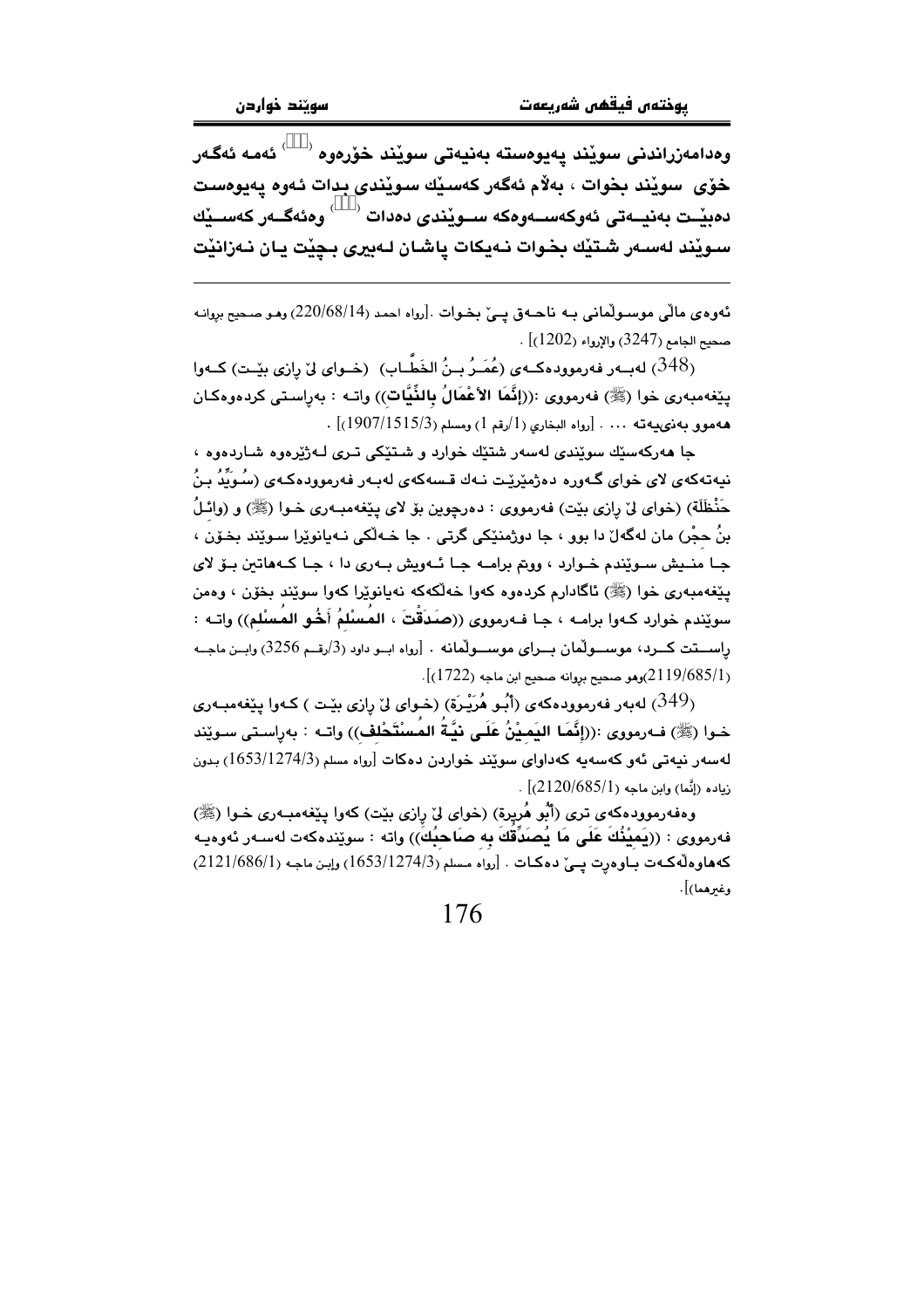بيكـات ، ئــەوە ســوێندەكەي ناكــەوێت  $\sim$ وەئەگــەر ســوێند خــۆر يــاش سويْندەكەي (إِنْ شَاءَ اللهُ) بكات ئەوە سويْندەكەي ناكـەويْت  $\langle\quad\rangle$ وە ئەگـەر

لەبـــەر فەرموودەكــــەي خـــواي گــــەورە لەســـورەتى (البقـــرة :286) دا $(286;$ كەدەڧەرموێ ﴿رَبَّنَا لَا تُؤَاخِذْنَا إِنْ نَسيْنَا أَوْ أَخْطَأْنَا﴾ واتە : ئەي يەروەردگار لێمـان مـەگرە لــهوهي لــهبيرمان چــوه يــا نــهمانزانيوه . يـێغهمبــهريش (ﷺ) فــهرمووي خــواي گــهوره لهوهلامي باوهڕداران دا فهرمووي : بهلْيٌ : [رواه مسلم (1/115/1) عن ابي مريرة].

وهفهرموودهکهی (ابنُ عبّـاس) (خوابـان ليّ رازي بێت) کـهوا پێغهمبـهري خـوا (ﷺ) فـهرمووى ((إِنَّ اللهَ وَصْبَعَ عَنْ أَمَّـٰتِى الخَطَأَ وَالذِّسْنِيَانَ وَمَا اسْتُكْرِهُوا عَلَيْـه)) واتـه : بەراستى خواى گەورە لەسەر ئوممەتەكەم تاوانى ھەلگرتوە لەنەزانىن و لە بىر چونەوە و ئەوەي زۆريان لىٌ دەكريْت . [رواه ابن ماجە (رقم / 2045) وهو صـحيح بږوانــه الأرواء (82) وصـحيح ابـن  $\lceil (1664) \rceil$ ماحه

) له به ر فه رمووده که ی (ابنُ عُمر) (خوایان لیّ رازی بیّت) کهوا پیّغهمبهری خـوا  $\lambda$ (ﷺ) فه رمووى : ((مَنْ حَلَفَ وَاسْتَتْنَى ،إنْ شَاءَ رَجَعَ وَإِنْ شَاءَ تَرَكَ غَيْرَ حَانثٍ)) واته : ئەگــەر ھەركەســێك ســوێندى خــوارد و (إن شــاءالله)ى كــرد ، ئەگــەر ويــستى بێــت دهگەرِیّتەوه وه ئەگەر ویستیشی مـەبیّت وازی لـیّ دەمیّنیّت بـەبیّ ئـەوەی سـویّندەكەی بِكَة وَيْت [رواه ابوداود (4/رقم/3262) و إبن ماجه (2 $105/68/1) والنسائي (12/7) وهو حـديــــث صـــحيح$  $\cdot$  بروانه صحيح ابن ماجه (1711)

وهلهبهر فهرموودهكهي (أَبُو هُرَيِرَة) (خواي ليِّ رازي بيِّت) كهوا يـيِّغهمبهري خـوا (ﷺ) فهرمووي : قال سليمان بن داود نبي الله : ((لأطوْفُنَّ الليْلُـةُ عَلَـى تـْسْعَيْنَ إِمْـرَأَةٍ ، كلهُنَّ تَـأْتـَى بِفَـارِس يُـجَاهـدُ فـي سَـبِيْل الله ، فَقَـالَ صـَـاـحبُهُ ، قُـلْ إِنْ شَـاءَ اللهُ ، فَلَـمْ يَقُلْ فَنَسـىَ ، فَطَافَ عَلَيْهِنَّ جَميْعَا ،فَلَمْ تَحْملْ مِنْهُنَّ إِلاَّ إِمْرَأَةَ وَاحدَةَ جَاءَتْ بشَقِّ رَجُل )) فَقَـالَ رَسُــولُ الله (ﷺ) : ((وَأَيْـمُ الـذي ذَفـسُ مُحَمَّـدٍ بِيَـده لَـوْ قَـالَ : إِنْ شَـَاءَ الله لَجَاهَدُوا في سَبِيْلَ الله فُرْسَـانَاً أَجْمَعُونَ)) واتـه : (سُـلَيْمَانُ بـنُ دَاوُد) ي يێغهمبـهري خـوا(درودو سـلاوي خوايـان لهسـهر بێـت) فــهرمووي : ئهمـشهو دهگـهرێم بهسـهر نـهوهت افرهت دا هەريەكەيان كورێك دێنى بجەنگێت لــه يێنــاوي خـوادا ، جـا هاوەڵەكـهى $(90)$ (يان فريشتهيهك) يـيٌى ووت : بلْنيٌ (إِنْشَاءَ الله) ، جا نهيووت و لهبيري چوو ، جا هـيـچ لــه ئافرەتەكانى مىچيان نەمێنا تەنھا يەكێكيان نەبێت نيوە كورێكى مێنا ، جـا يێغەمبـەرى خوا (ﷺ) فەرمووى : سوێند بەوكەسەى كە نەفسى موحەممەدى بەدەستە ئەگەر بيوتايـە 177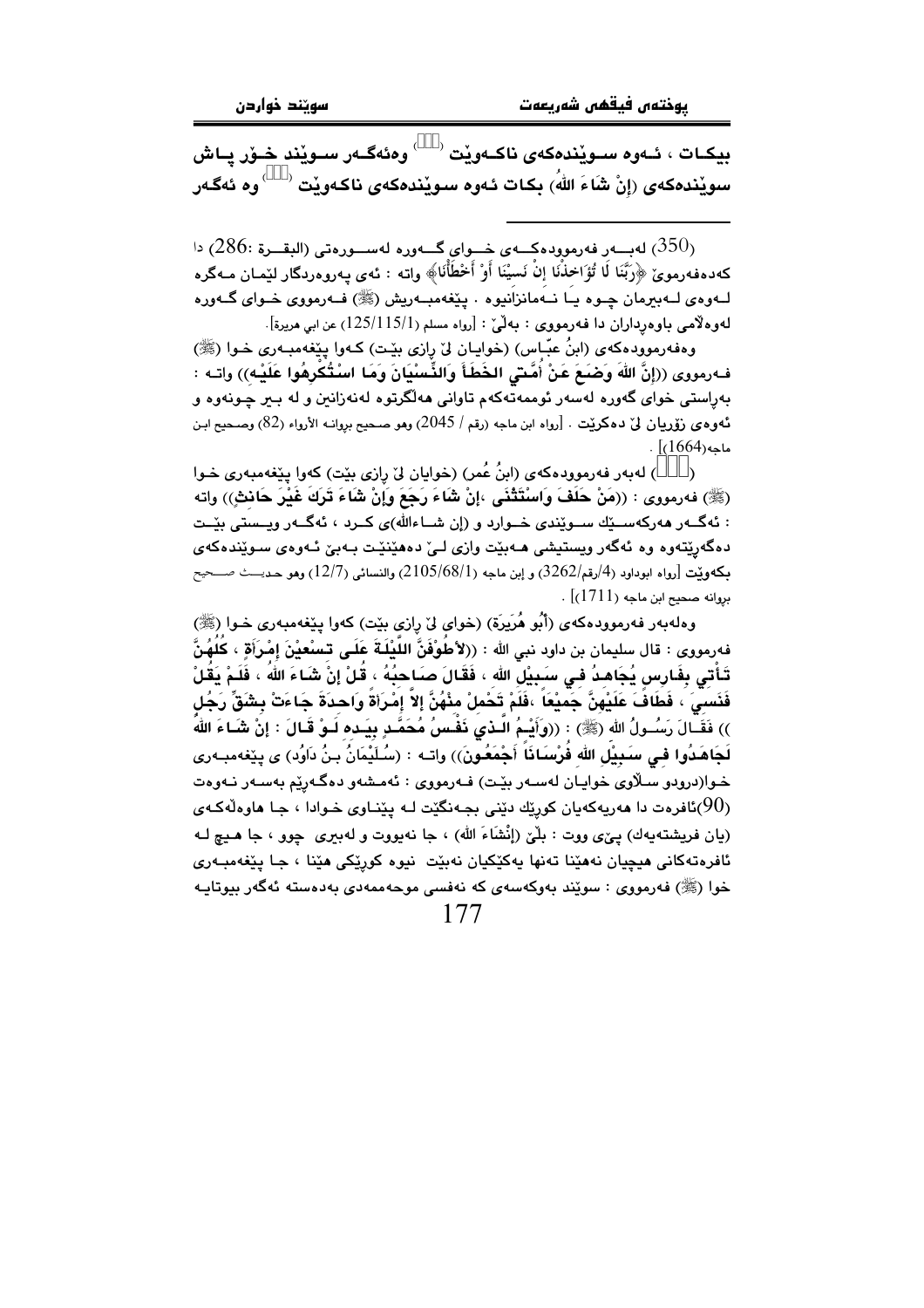كەسىڭك سويندى خوارد شتيكى حەلال لەسەر خىزى حەرام كات ، ئەوە حەرام <sup>،</sup> وه ئەگەر ئەو شتەشى كرد ئەوە لەسەريتى كەففارەتى سويند ناىٽت '  $^\flat$  . بدات

(إِنْشَاءَ اللهِ) ئەوە ھەموويان دەبوونە سوارو لە پێناوي خوادا تـێ دەكۆشـان . [رواه البخاري . [1654/1275/3] . وغىرهما]

وه لهرِيوايهتي مسلم فهرمووي : ((لَوْ قَالَ إِنْشَاءَ اللَّهَ ، لَمْ يَحْنَـثْ)) واتــه : ئهگـهر بِيفِهِرِمِوابِهِ (إِنْشَاءَ اللهِ) ئەوە سوێندەكەي نەدەكەوت .

له بهر فهرموودهکهی خوای گهوره له سورهتی (التحریم : 1) دا که دهفهرمیّ ( : ﴿يَاأَيُّهَا النَّبِيُّ لَمَ تُحَرِّمُ مَاأَحَلَّ اللهُ لَكَ تَبْتَغِي مَرْضَاتَ أَزْوَاجِكَ وَالله غَفُوْرٌ رَحيْمٌ ، قَدْ فَرَضَ اللَّهُ لَكُمَّ تَحَلَّةَ أَيْمَانكُمْ﴾ واته : ئەى پَيْغەمبەر بۆچى شتَيْك كە خوا بۆتىۆى حـەلالْ کردوه لهبهر رازی کردنی خێزانهکانت له خۆتی حهرام دهکهی وه خوای گـهوره لێبـوردهو بەبەزەييە ، بەراستى خواى گەورە چۆنێتى لابردنى سىرێندەكانتانى بەدانى كە ففـارەت کردۆتەوە ،وە ھۆي دابەزينى ئـەم ئابەتـە لـە فەرموودەكـەي (عَائـشَة) دا (خـواي ليّ رازي بِيّت) ماتوه که دهفـهرموێ : پێِغهمبـهري خـوا (ﷺ) مـهنگويني لاي (زَيْنَـبُ بِنْـتَ جَحْـش) دهخوارد و لای ِ دهمایهوه جـا مـن و (حَفـصَة) دهسـتمان تێکـهڵ کـرد کـهوا ئهگـهر هاتـه ژوورەوە بۆلاي ھەركاممان بابلێين يېي تۆ (مَغَافير)ت خواردوە؟ من بۆنى (مَغَافيْر)ت لىيْ دهكهم . جا فەرمووى نهء ، بەلْكو من ھەنگوينم دەخوارد لاي (زَيْنَبُ بِنْتُ جَحْش) جـائيتر بۆی ناگەرێمەوە ، وە سوێندم خواردووە ، جا كەس لەمە ئاگادار مەكـەرەوە [رواە البخـارى (9/رقم/4912) ] (مَغَافير) چرێشێکه لهداري (العرفط) دێتـه دهرروه ، دهخورێت ، بـۆنێکي زۆر ناخۆشى ھەيە .

) لەبەر فەرموودەكەي (ابنُ عبّاس) (خواپـان ليْ رازى بێت) كـەوا دەيفـەرموو  $\lambda$ (شت حـهرام كـردن لهسـهر خــوّ ، سـويّنده و كــه ففـارهتى دهدات ، وه دهيفـهرموو : ﴿لَقَدْكَانَ لَكُمْ فِي رَسُوْلِ اللَّهَ أَسْــوَةً حَــسَنَةً﴾ (الأحزاب :21) واتــه : بهراسـتـي لــه يَيْغَهمبهري خوادا (ﷺ) باشترين سهرمهشـق ههيـه بــوّ ئَيْــوه . [رواه البخاري (9/رقم/5266) ومسلم (2/1100/2)145)] .کەوا بوو ئەگەر کەسىيّك شتىيكى حەلالى لە سەر خۆي حـەرام کـرد ئەوە دەبێت( پێویسته) واز لەو حەرام كردنە بێنێت وكەففارەتى سوێند خواردن بدات . 178